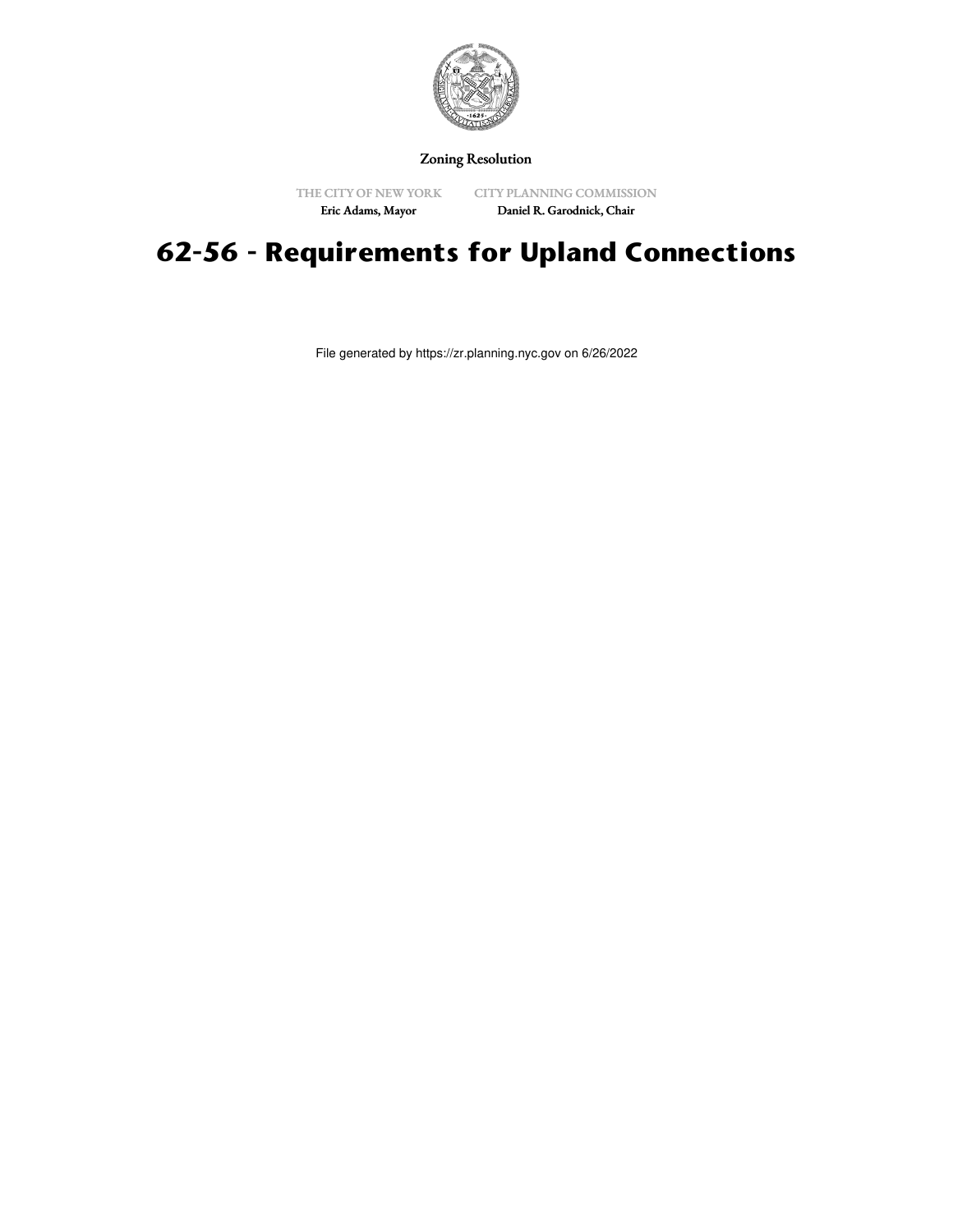## **62-56 - Requirements for Upland Connections**

LAST AMENDED 4/22/2009

All #waterfront public access areas# provided pursuant to Sections 62-53 (Requirements for Shore Public Walkways), 62-54 (Requirements for Public Access on Piers) or 62-55 (Requirements for Public Access on Floating Structures) shall be accessible from an open #street#, #public park# or other public place at intervals along the #shore public walkway# not to exceed 600 feet by means of either a direct connection or, where no direct connection exists, an #upland connection# between the #shore public walkway# and an adjoining public sidewalk within an open #street#, #public park# or other public place.

Where there is an intervening #zoning lot# that would prevent compliance with the maximum interval, such interval may be increased to the minimum necessary to clear the intervening #zoning lot#. In the event there is no way to provide the #upland connection# without encroaching on an intervening #zoning lot#, the #upland connection# shall not be required.

# **62-561 - Types of upland connections**

LAST AMENDED 4/22/2009

#Upland connections# shall be provided as a single pedestrian walkway pursuant to paragraph (a) of this Section or as two pedestrian walkways pursuant to paragraph (b) of this Section.

- (a) Single pedestrian walkway (Type 1)
	- (1) The minimum width of an #upland connection# provided in the form of a single pedestrian walkway (hereinafter referred to as "Type 1") shall be as set forth in the table in this Section. Such widths shall be increased by 20 feet within 15 feet of a #street#, #public park# or other public place, hereinafter referred to as an "entry area".

Such widths may be reduced on #zoning lots# having a #lot width# less than 150 feet; the minimum width of a single pedestrian walkway may be reduced by an amount equal to one foot for each two feet that the lot is less than 150 feet. However, in no event shall the width be less than the reduced minimum width specified in the table.

#### MINIMUM WIDTH FOR TYPE 1 UPLAND CONNECTIONS

| <b>Districts</b>                                                                                                                           | Minimum width<br>(in feet) | Reduced minimum<br>width<br>(in feet) |
|--------------------------------------------------------------------------------------------------------------------------------------------|----------------------------|---------------------------------------|
| <b>R3 R4 R5</b><br>C1 C2 mapped in R1-R5 C3                                                                                                | 20                         | 12                                    |
| <b>R6R7R8R9R10</b><br>C <sub>1</sub> C <sub>2</sub> C <sub>4</sub> C <sub>5</sub> C <sub>6</sub> C <sub>7</sub> C <sub>8</sub><br>M1 M2 M3 | 30                         | 16                                    |

- (2) Where an #upland connection# does not coincide with a #visual corridor#, a 20 foot wide open area shall be required seaward of the entry area, and shall extend along the entire remaining length of the #upland connection# but need not be publicly accessible. This open area may be located on either side of the #upland connection# or aggregated in any combination, so that the total width of the open area, at any point along the #upland connection#, is 20 feet. Such increased widths may be modified in accordance with the reduced minimum width provisions in paragraph (a)(1) of this Section.
- (3) Where an #upland connection# traverses portions of a #zoning lot# located in districts in which different width requirements apply, the width of the #upland connection# shall be computed as the weighted average based on the length of the #upland connection# in each district.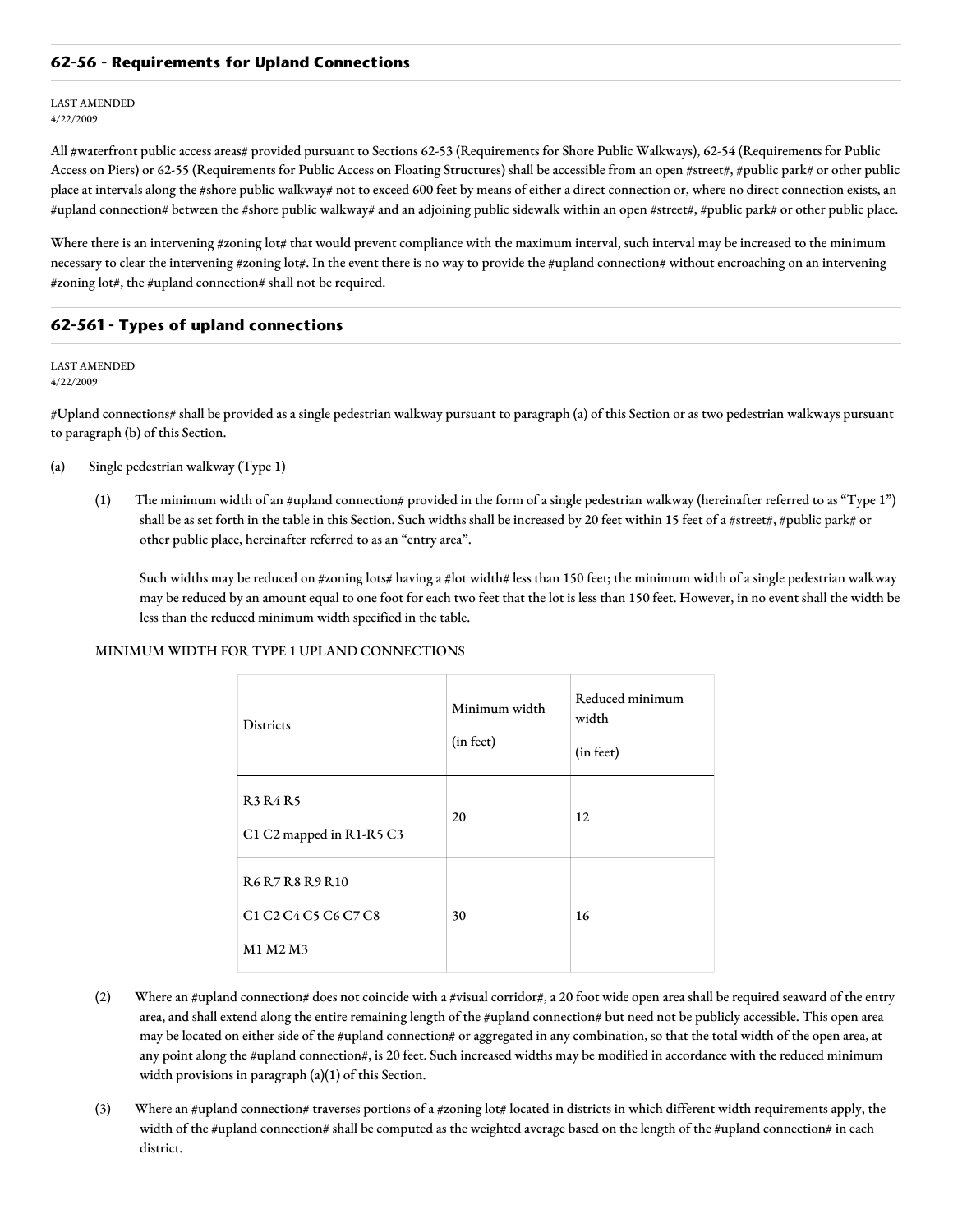## (b) Two pedestrian walkways (Type 2)

- (1) The minimum width of an #upland connection# provided in the form of two pedestrian walkways, one on each side of the roadbed of a private driveway (hereinafter referred to as "Type 2"), shall be 13 feet for each such walkway. However, where a private driveway terminates in a vehicular turnaround, the minimum width of the #upland connection# abutting such turnaround shall be 10 feet.
- (2) In addition, a "transition area" shall be provided which shall have a width equal to the combined width of the Type 2 #upland connection# and the roadbed, and shall extend for a distance of 40 feet measured from the termination of such roadbed in the direction of the #shore public walkway#, as shown in Illustrations 1 and 2 in this Section, for roadbeds that turn and roadbeds that terminate in a turnaround, respectively.



Illustration 1: Upland Connection with Roadbed Turn

(62-561b2.1)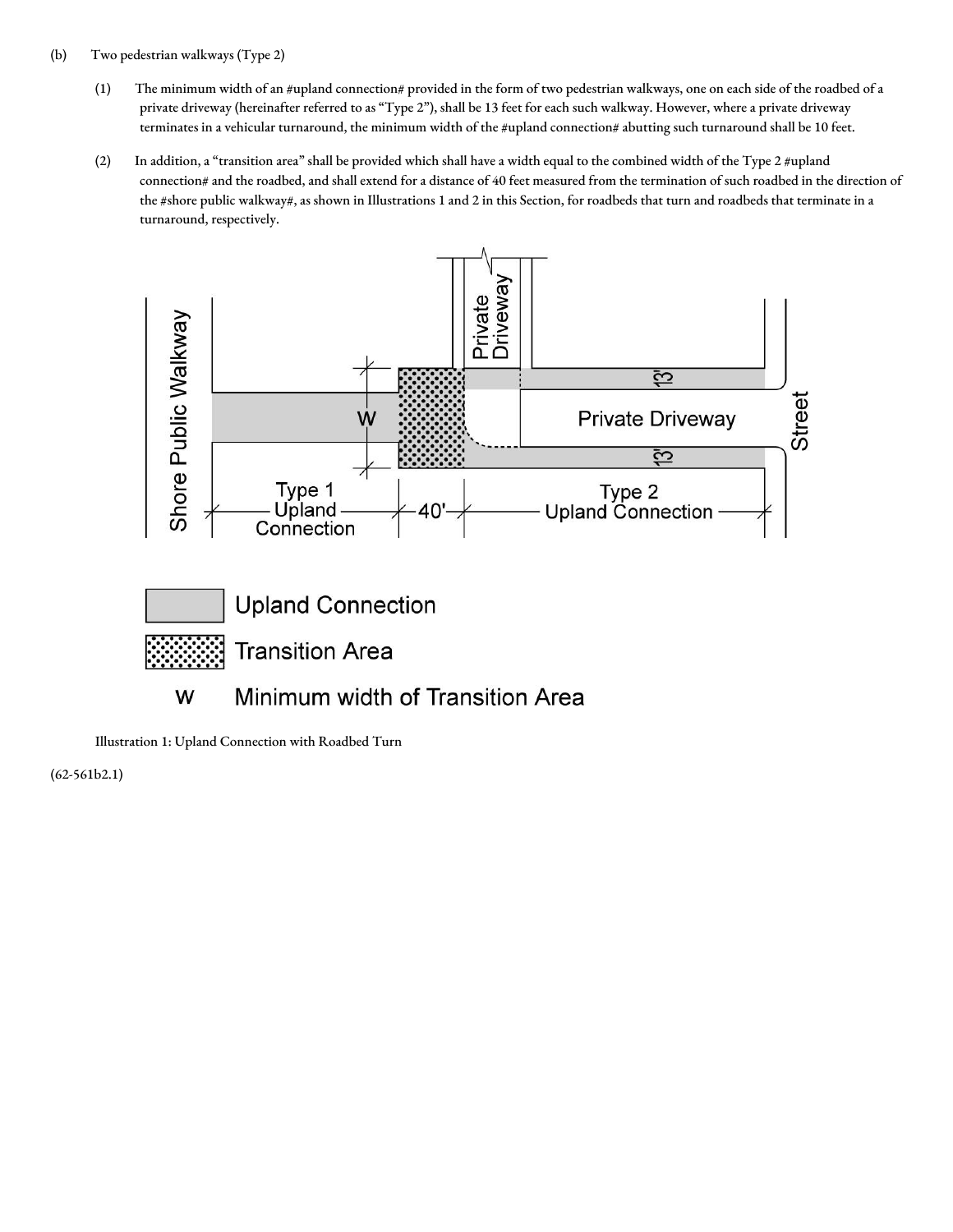

Illustration 2: Upland Connection with Vehicular Turnaround

(62-561b2.2)

(3) Such transition area is not required for roadbeds that turn and are located within 15 feet of a #shore public walkway#, or for #waterfront zoning lots# that are less than 255 feet in depth and 260 feet in width. However, for #waterfront zoning lots# that are less than 255 feet in depth and 260 feet in width, an area of at least 10 feet in width shall be provided between the edge of the roadbed and the upland boundary of the #shore public walkway#, as shown in illustration 3.